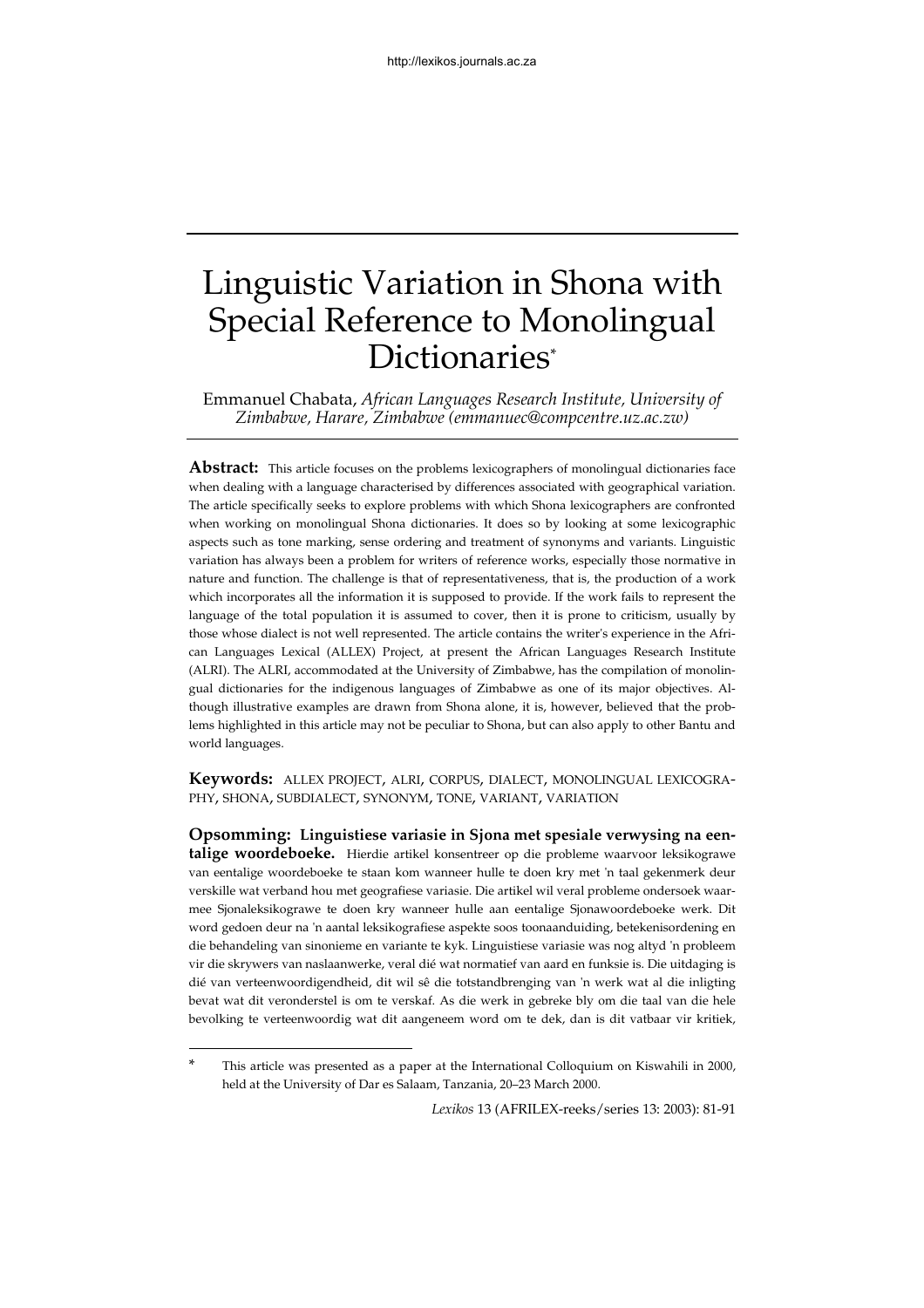gewoonlik deur diegene wie se dialek nie goed verteenwoordig is nie. Die artikel bevat die skrywer se ervaring in die African Languages Lexical (ALLEX) Project, tans die African Languages Research Institute (ALRI). Die ALRI, gehuisves by die Universiteit van Zimbabwe, het as een van sy belangrikste doelwitte die samestelling van eentalige woordeboeke vir die inheemse tale van Zimbabwe. Alhoewel verduidelikende voorbeelde slegs aan Sjona ontleen word, word daar egter geglo dat die probleme wat in hierdie artikel na vore gebring word, nie net eie is aan Sjona nie, maar ook geldig is vir ander Bantoe- en wêreldtale.

**Sleutelwoorde:** ALLEX PROJECT, ALRI, KORPUS, DIALEK, EENTALIGE LEKSIKOGRA-FIE, SJONA, SUBDIALEK, SINONIEM, TOON, VARIANT, VARIASIE

### **1. Introduction**

Researchers who carry out quantitative and qualitative research in various disciplines often refer to the term *variation*. However, this term means different things in different fields. In this article it is asserted that in the field of language, *variation* refers to systematic differences existing between different languages or between varieties of the same language. No language can be described as homogeneous; every language is characterised by a variation in expression. In fact, a simple observation of any language would show that no two speakers of a language speak in exactly the same way.

The issue of language variation can be looked at from different perspectives and at different levels. At the individual level, such factors as mood, health, age, attitude and context can lead a person to use different forms of language to refer to the same thing at different times. At group level, differences can, among others, be determined by social grouping or geographical location. Some factors such as differences in sex, age, social status and region of origin are critical in explaining the differences existing between a variety used by one group of people and that used by another. Whatever the dominant factor, the differences present can be realised at all levels of linguistic structure, that is, phonological, lexical and grammatical levels.

For a fuller understanding of the forces at work, it is usually more appropriate to discuss the joint factors leading to language variation. However, such a large-scale discussion is beyond the scope of this article which narrowly focuses on regional variation, that is systematic differences among groups of speakers of the same language coming from different geographical locations. According to Francis (1983: 15), regional variation results from differential change. Francis' view is that language change is inevitable and that when changes occur, they characteristically affect the speech of only part of the total language community. For example, different regions of a language community, by virtue of differences in their geographical location, would experience different linguistic changes at different times in the history of their language.

Fromkin and Rodman (1993: 277) also note that dialectal diversity develops when speakers of the same language are separated from each other geographically or socially. In this case, the changes that occur in the language spo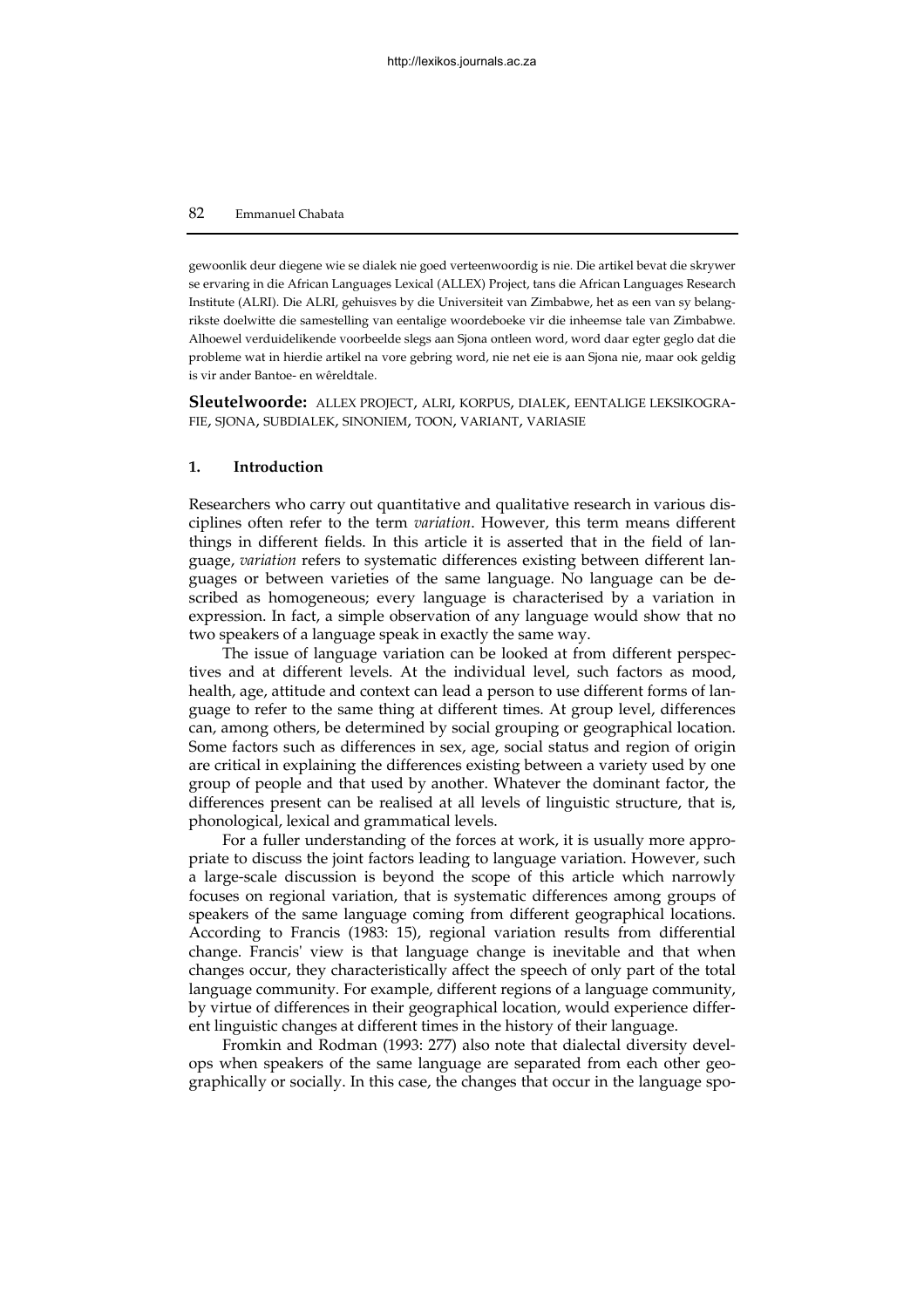Linguistic Variation in Shona with Special Reference to Monolingual Dictionaries 83

ken in one area or within one group of people do not spread to another. When some communication barrier, be it a physical barrier such as an ocean or a mountain range, or a social barrier of a political, racial, class or religious kind, separates groups of speakers, linguistic changes are not easily spread and dialectal differences are reinforced. A change that occurs in one region and fails to spread to other regions of the same language community gives rise to dialectal differences which also tend to increase proportionately to the degree of communicative isolation among the groups of people. Fromkin and Rodman (1993: 277) argue that when such differences give the language spoken in a particular region its own flavour, this version of the language is referred to as a regional dialect.

The issue of regional dialects is one of many aspects that lexicographers have to treat with great care. This is because their products have a readership that usually cuts across different varieties or dialects. The challenge for the lexicographer is to produce a work that would accommodate the differences among the respective varieties without a bias towards one or the other variety. In the subsequent sections of this article, we will examine the dialect situation in Shona and see how it has added to the general problems Shona lexicographers of monolingual dictionaries encounter in their work.

# **2. Dialect Situation in Shona**

Shona is a Bantu language spoken in Zimbabwe by approximately 80 percent of the country's total population. The language is mainly spoken in the central, southern, northern and eastern parts of the country. As in any other language, there is dialectal variation in Shona. In fact, taking geographical distribution as the determining factor, Shona is understood to consist of five major regional dialects: Zezuru, Karanga, Manyika, Ndau and Korekore, each of which can also be divided into numerous subdialects. Zezuru is spoken in the central region of the country, in areas surrounding Harare, the capital city. Karanga is spoken in the southern parts, Manyika in the east, Ndau in the southeastern parts and Korekore in the northeastern parts of the country. Although these dialects have a high degree of mutual intelligibility, they show systematic differences. The varieties differ in pronunciation, vocabulary and, at times, even syntactically.

The regional names under which the respective varieties of Shona are known today are labels that came with the colonisation of Zimbabwe by British settlers at the end of the 19th century. In order to appreciate the present dialectal situation in Shona, one has to understand the history of the Shona language from the arrival of missionaries in Zimbabwe to the present day. Because a more comprehensive discussion of this topic is given in Chimhundu (1992), only a brief overview would suffice here. But before we consider the Shona situation, it may be necessary to note a general observation about Africa made by Chimhundu (1992: 88) who says: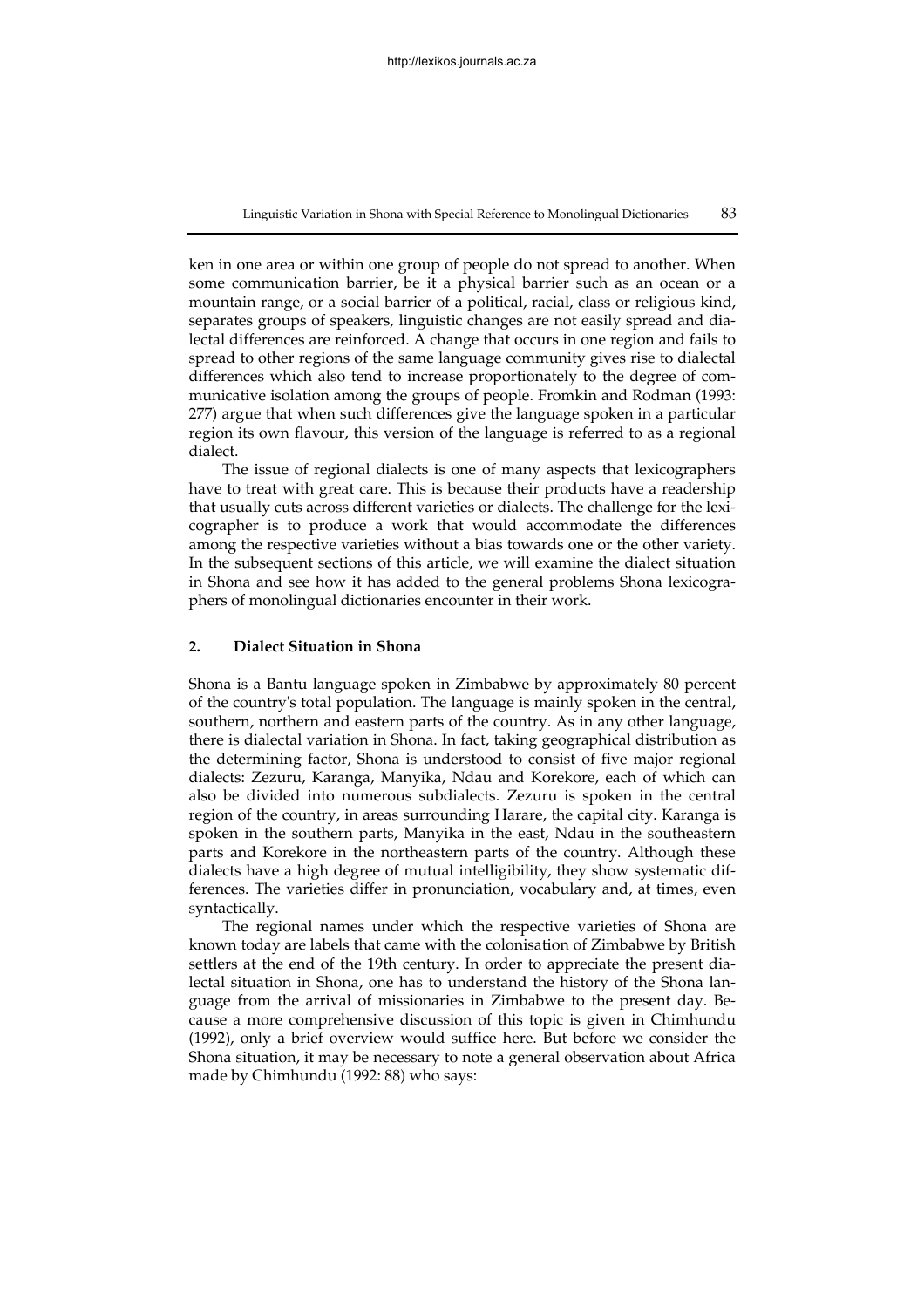An exaggerated multi-ethnic, multilingual and multi-tribal picture of the African colonies has been painted through misinterpretation and inadequate study on the part of the early missionaries and through manipulation for administrative convenience on the part of the colonial governments.

This point is important because it tries to capture the processes that brought Africans (including the Shona) into their present sociopolitical and economic situation. The exaggeration of differences rather than similarities among people has tended to separate rather than unite people with a common language, history and destiny. Divisions created during the colonial era have caused people to identify themselves as belonging to particular groups, a development which makes co-operation and compromise among these groups more difficult and at times even impossible. These divisions have also tended to complicate the task of those who strive towards unifying the different groups or those who work on projects cutting across the established boundaries.

To return to the case of Shona: Before the arrival of missionaries, there were no known distinctions based on language in Mashonaland, that is, in the area of Zimbabwe where Shona is spoken. The people of this region defined themselves politically as subjects of particular chiefs coexisting with other chiefdoms in unlimited zones of a common culture (Chimhundu 1992: 91). At that time, they did not identify themselves according to language or dialect because, since they considered themselves as speaking the same language despite the minor differences that existed, the linguistic factor was not important. However, when the missionaries came to Zimbabwe during the last quarter of the 19th century, they tended to view all chiefdoms as tribes and also simplistically equated these to tribes speaking different languages or dialects. As noted by Chimhundu (1992: 91), this identification was more convenient for the missionaries, and later for the colonial government since it meant they had to deal with fewer chiefs with territorial claims over wider areas. For the missionaries, it was easier to have dealings with chiefs who would, in turn, become agents in spreading the gospel to their respective subjects rather than taking their own initiatives without the chiefs' backing. These missionaries, therefore, naturally helped in the creation of wider chiefdoms or groupings of chiefdoms, with tribal labels more or less corresponding with the spheres of influence of different missionary societies on the one hand, and the administrative districts and provinces of the settler government on the other (Chimhundu 1992: 91).

One important point to note about the missionaries who came to Zimbabwe is that they were not a single society operating in one area. According to Kahari (1996: 3), different missionary groups strategically deployed themselves to all four corners of the region: the American Methodists among the Ndau at Chirinda and the Manyika at Umtali (present-day Mutare); the Anglicans among the Manyika at St Augustine; the British Methodists among the Zezuru at Waddilove; and the Roman Catholics among the Zezuru at Chishawasha and Kutama. The Dutch Reformed Church of South Africa established itself among the Karanga at Zimuto, while the Salvation Army settled among the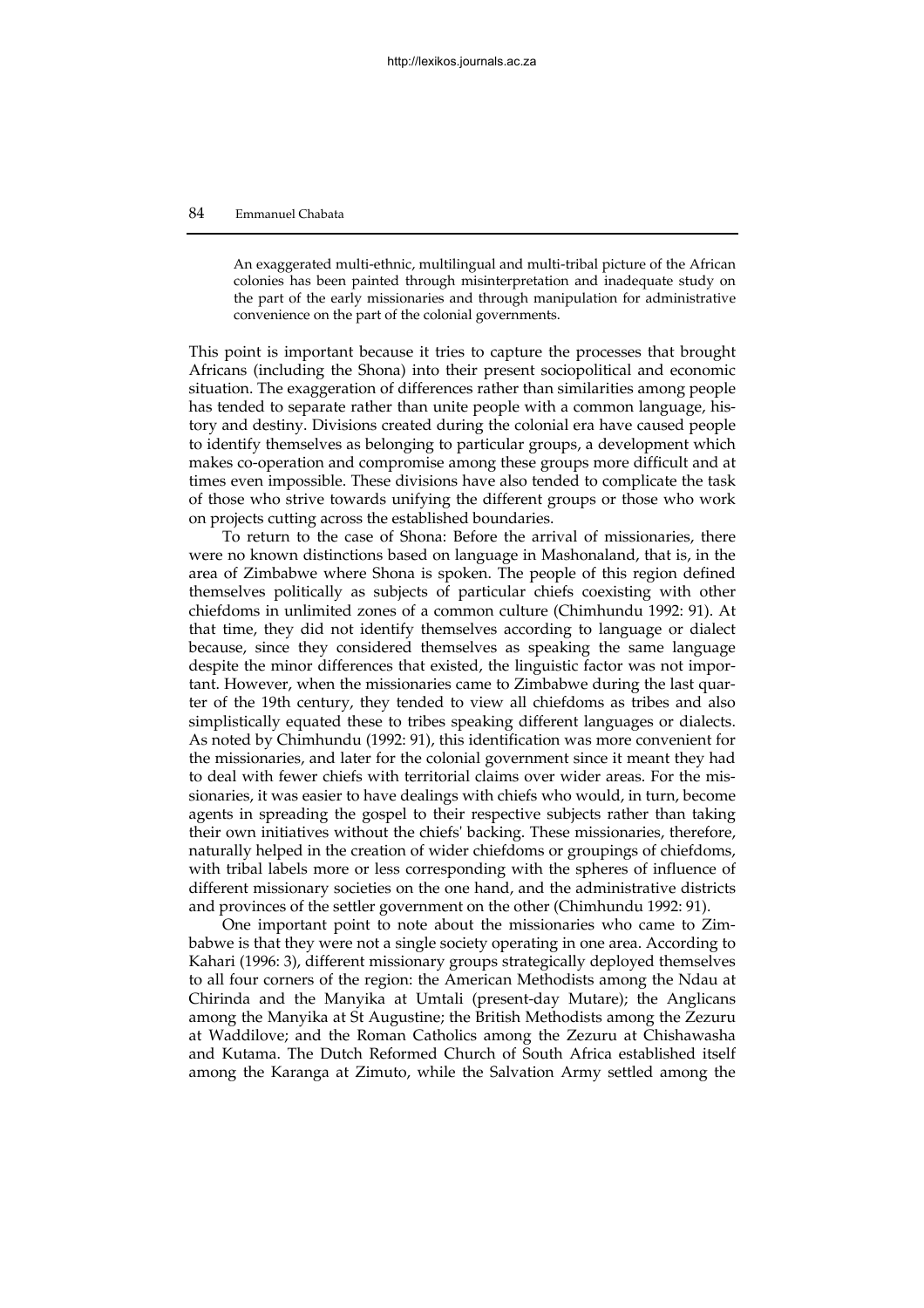Zezuru at Howard in the Chiweshe tribal area. Operating from these different mission stations, the missionaries set up presses for printing church literature, Bibles and educational books to create literature for the new converts who had become literate (Kahari 1996: 3).

As in most parts of Africa, formal education was seen as a strategic instrument in spreading the Christian gospel in Zimbabwe. By bringing children to mission schools, missionaries were able to teach their Christian message to them at an early age, away from interference by elders who were more difficult to convince and convert. At most mission stations in different regions of the country, mission schools were established. Students were recruited and converted. Later on, the same students were used as agents in spreading the religious teachings to their parents and other people in their local communities. However, the important point to note is that the missionary efforts did not lead to a co-ordinated educational policy. The result was that each missionary society established a different system of education for its schools. They could not agree on a common system of writing. Each group, therefore, developed its own form of Shona orthography based on the dialect of the region in which it operated. In the end, different orthographies were thus developed in the different regions. The result of these developments was the creation of dialect clusters which we have already identified as Zezuru, Karanga, Manyika, Ndau and Korekore.

The Shona people who, before the coming of the Europeans, identified themselves collectively, began to see themselves as belonging to specific dialect areas or regions. This state of affairs was later reinforced by the colonial government employing the divide-and-rule tactic as one of its strongest tools for separating the Africans who could otherwise be a formidable force were they allowed to continue identifying themselves collectively. The colonial regime strengthened the artificially created differences at the expense of the overriding and self-evident similarities. This situation was allowed to continue up to the late 1920s.

From 1903 to 1928 there was a feeling among different missionary societies that a common Shona orthography, which they all needed, should be developed. This issue was kept on the agenda of the Southern Rhodesia Missionary Conference (S.R.M.C.), an association of the various denominations working in the country. Because they could not reconcile the orthographies their constituent members had developed independently of one another, efforts by members of the S.R.M.C. in effecting a common orthography were not successful. Church representatives participating in the discussions took the stance of provincial and tribal defenders (Chimhundu 1992: 99). Following a request by the S.R.M.C., the colonial regime in Southern Rhodesia (now Zimbabwe), in 1929, invited C.M. Doke, a language expert from South Africa, to come and study the language situation in the country and then to make recommendations for the development of the country's languages, including Shona. After a survey of the language situation, Doke in 1931 published his *Report on the Unification of the Shona Dialects* in which he recommended the creation of Union Shona by com-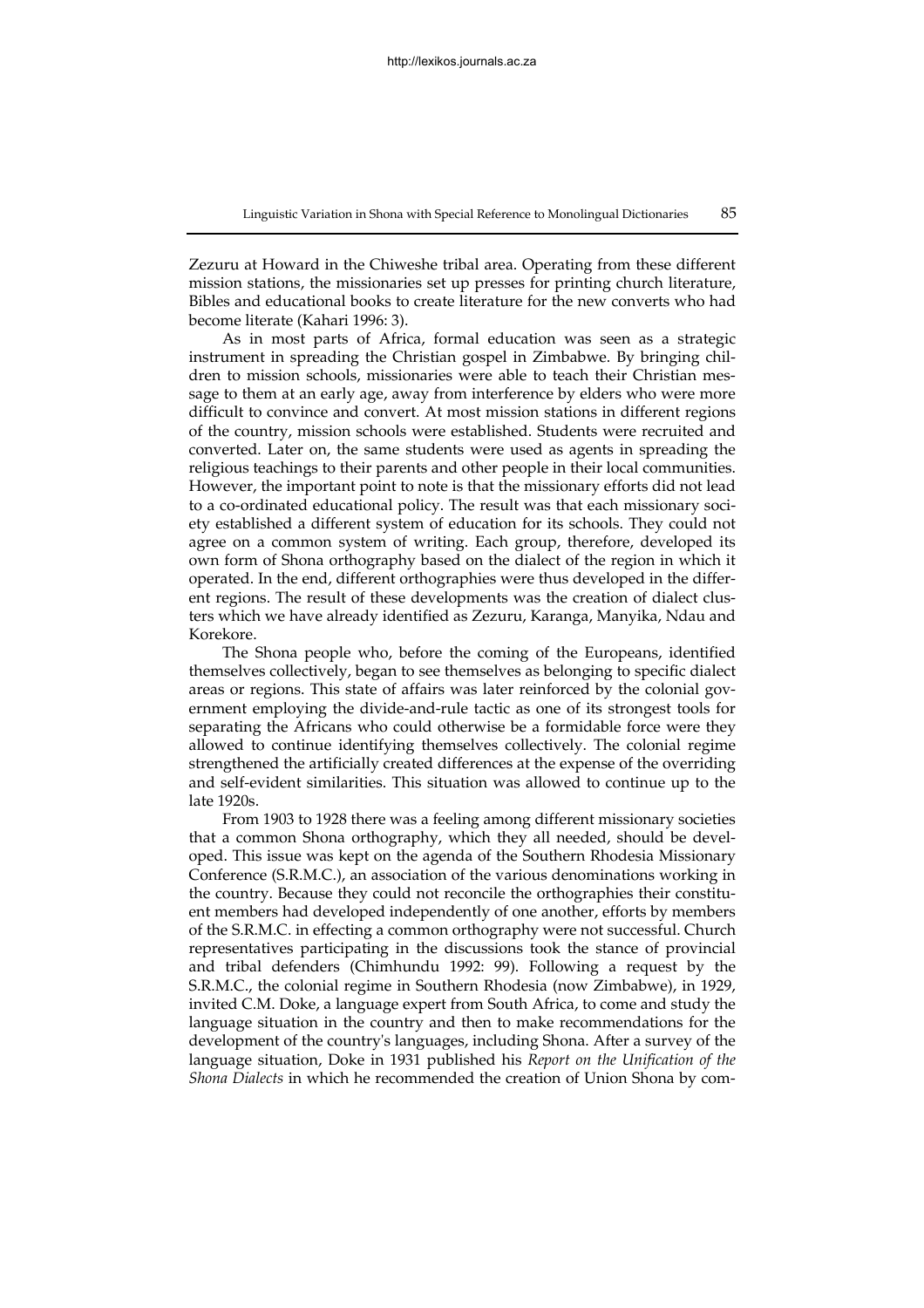bining the varieties identified in the Shona language. Of interest with regard to this article is the fact that some dialects were recognised but the use of others for creating Union Shona were discouraged. For example, one of Doke's recommendations was that Union Shona was to draw its vocabulary from Zezuru, Karanga, Manyika and Ndau. Korekore words were supposed to appear only sparingly whilst the inclusion of words from Budya and all the other smaller dialects were discouraged (Doke 1931: 81). For political, economic and geographical reasons, Zezuru was elevated to become the point of reference or the core when creating Union Shona. It was chosen, for example, as the norm for phonetic analysis. In written Shona, Zezuru, whose subdialects were fewer, was to be preferred above all the other varieties. This development elevated Zezuru to a position where it gained prestige, prominence and eventually dominance over the other dialects. The result was a diglossic situation where Zezuru was the high variety and all other dialects were treated as low varieties.

After Doke's recommendations, a standard Shona orthography based on Zezuru was encouraged and even promoted. It is, however, important to note that this development, paralleled with the discouragement of the use of vocabulary from other dialects, did not go without opposition from speakers of other dialects. Chimhundu (1992: 83) notes that the recommendation by Doke to create Union Shona based on Zezuru was opposed by speakers of other dialects from as early as the 1930s. Even today, some people resent Zezuru dominance which is still evident in literature written in Shona. For reasons of ethnic identity, non-Zezuru speakers would want to see their vocabulary reasonably represented in all forms of literature which are national in nature and character. On the other hand, Zezuru speakers are quite happy to see a continued promotion of their variety to the extent of having it as the only variety for standard Shona. Evidence for such feelings can be found in Kahari (1996: 7), who had this to say soon after the publication of Chimhundu's *Duramazwi ReChiShona* in 1996: "I have fears that the pendulum has swung from one extreme, Zezuru, to the other, Karanga, and the other dialects in between have suffered." Kahari here regrets the attempt by the compilers of *Duramazwi ReChiShona* to try and balance inputs from Zezuru and the other dialects. For Kahari, Zezuru's dominance should stay. Any attempt to put the dialect on the same level with other dialects he considers retrogressive. On the other hand, a field research trip carried out by the ALLEX Project in Manicaland in 1996 showed that speakers of Manyika and Ndau dialects felt the kind of domination that would result from the continued use of Zezuru in written Shona literature at the expense of the other dialects, would not only be linguistic, but also social, economic and even political. Because of this, they strongly resent this domination.

From the discussion above, we can see that the Shona language situation as it exists today is heterogeneous and the social situation is fluid (Chimhundu 1979: 78). It is in this situation that the lexicographer of monolingual Shona dictionaries finds himself. An analysis of this situation would show that Shona lexicographers are bound to have problems, some of which emanate from the structure of the language and some from the social situation described above.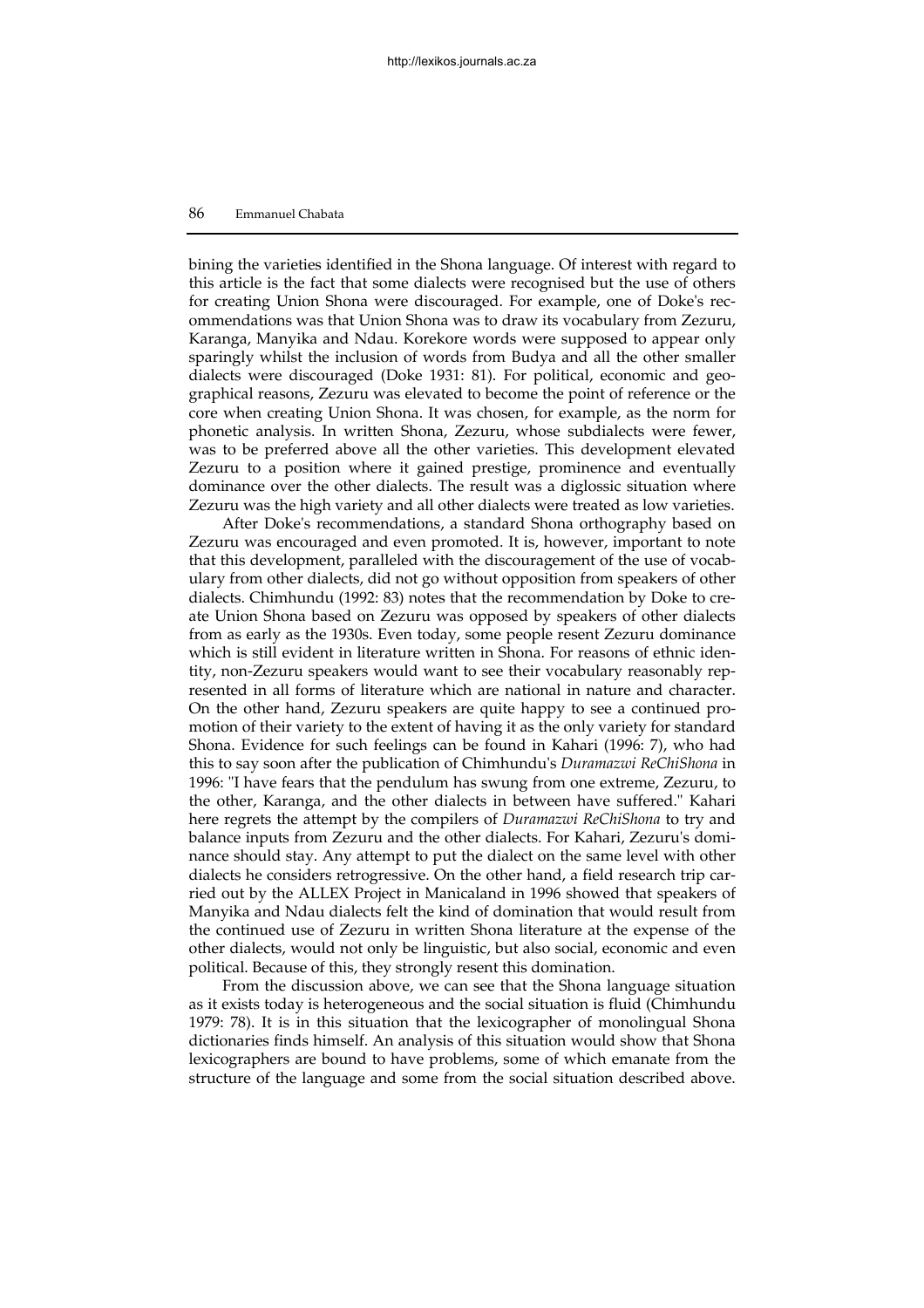In the next section, we will look at some of the problems the team of lexicographers compiling Shona dictionaries has so far encountered.

#### **3. Challenges for the Lexicographer of Monolingual Shona Dictionaries**

Dictionary users consider dictionaries as authoritative reference works. They are believed to be accurate representations of the languages they describe. They are also seen as instruments for describing languages as wholes and not as parts of wholes. Perhaps this is the reason why they have an authoritative influence on aspects of language growth and development. One of the requirements a dictionary, especially a monolingual one, should strive to fulfil is capturing the way a specific language is used by its total speech community. In this case, the role of the lexicographer of a monolingual dictionary would be that of producing a dictionary that unites rather than separates people. A dictionary which excludes vocabulary from other dialects or which emphasises vocabulary from a selected dialect or dialects cannot serve this very important function. The reason is that speakers from ill-represented varieties would find it difficult to identify with the dictionary. This would also have a negative impact on the marketing or acceptance of the dictionary, as well as on the general development of the language involved. Given the nature of the responsibilities of the lexicographer of a monolingual dictionary, the process of compiling a dictionary which balances variations from different dialects of a language is not an easy task. In this section, we will explore the problems lexicographers face in compiling monolingual Shona dictionaries which are representative of the varieties of the language, especially given the fluid social situation characterising the language.

Monolingual Shona lexicography started with the launch of the ALLEX Project in September 1992 when a group of lexicographers undertook the compilation of monolingual dictionaries for the indigenous languages of Zimbabwe. Their efforts have so far culminated in the publication of *Duramazwi Re-ChiShona* (Chimhundu 1996) and *Duramazwi Guru ReChiShona* (Chimhundu 2001), both of which are medium-sized general monolingual Shona dictionaries. During the compilation process, the team has encountered a number of problems rooted in dialectal variation. One such problem concerns the treatment of variants. Variants are taken here to refer to headwords meaning the same but differing slightly in pronounciation. The pronunciation usually differs with respect to one syllable of the word forms concerned, and is usually correlated with dialectal differences. Examples of Shona variants include the following pairs:

| shuro  | <b>VS</b> | tsuro            | (hare)        |
|--------|-----------|------------------|---------------|
| nzara  | VS        | zhara            | (hunger)      |
| -famba | <b>VS</b> | -hamba           | (walk/travel) |
| -dya   | VS        | $-i\overline{a}$ | (eat)         |
| chii   | <b>VS</b> | chinyi           | (what?)       |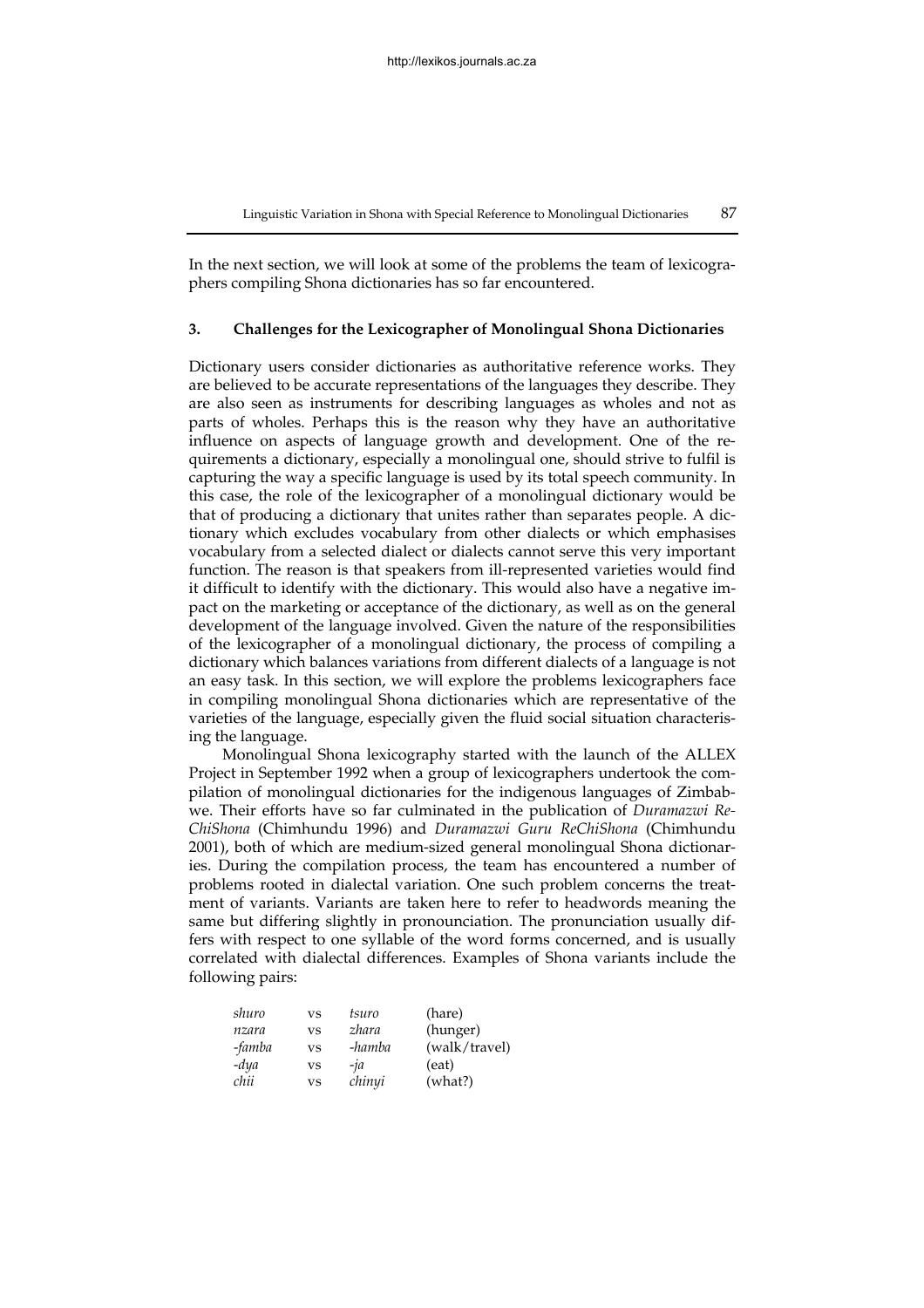Both words forming a pair of such variant forms would appear as dictionary entries. However, because the word forms basically mean the same, they cannot both be given definitions for this would occupy a lot of space without adding anything to the explanation of the entries involved. A more economic way of dealing with such headwords would be to make one of each pair the main headword entry carrying the sense(s). The second word form would not carry a definition, but would just be cross-referred to the main entry. We can illustrate this with the example of *shuro* and *tsuro* given above. If, for example, we decide to take *tsuro* as the main entry, we would present the definition(s) under it. We would also indicate that *shuro* is a variant form of *tsuro*. When we come to *shuro*, information about tone and word class would be given but for the definition(s), the dictionary user would be referred to *tsuro*. The problem with this kind of presentation is to decide which word form to make the main entry, since by making one of the pair the main entry it would appear as if it has been given some superiority over the other.

The principle so far adopted in Shona dictionaries is to use the more common form as the main headword. However, the immediate question that arises is how to determine the more common form of the two. Relying on one's intuition in making decisions on such cases does not always work, for what may be common to one person or a group of persons may not necessarily be common to another person or group. In such cases corpora would be useful. The form with more occurrences in the corpus would automatically become the main entry. However, this is not as simple as it appears on the surface. The reality is that the usefulness of a corpus depends on a number of factors, for example, on whether the corpus being used can be relied on as truly representative of language use as it applies to all the regional dialects of the language concerned. If the corpus used is biased towards one or more dialects, the picture that would emerge may be misleading.

The challenge of making an informed choice between two word forms that should be cross-referred to each other is also encountered when dealing with synonyms. Synonyms are taken here to refer to two or more different words which mean the same, or rather, which refer to the same object or event. Unlike in the case of variants where differences in terms of form are minimal, synonymous words differ greatly with regard to form. Their relationship lies in their similarity of lexical meaning. Examples of Shona synonyms include the following:

| gudo    | <b>VS</b> | dede    | <b>VS</b> | bveni   | <b>VS</b> | diro  | (baboon)       |
|---------|-----------|---------|-----------|---------|-----------|-------|----------------|
| -mhanya | <b>VS</b> | -rumba  | VS        | -gogoma |           |       | (run)          |
| -konza  | <b>VS</b> | -nyenga | <b>VS</b> | -pfimba |           |       | (declare love) |
| hwahwa  | <b>VS</b> | doro    | VS        | mhamba  |           |       | (beer)         |
| chibage | <b>VS</b> | barwe   | <b>VS</b> | bonore  | <b>VS</b> | gwere | (maize cob)    |

The treatment of synonyms in Shona dictionaries is almost the same as that of variants. The more or most common of the synonymous words would carry the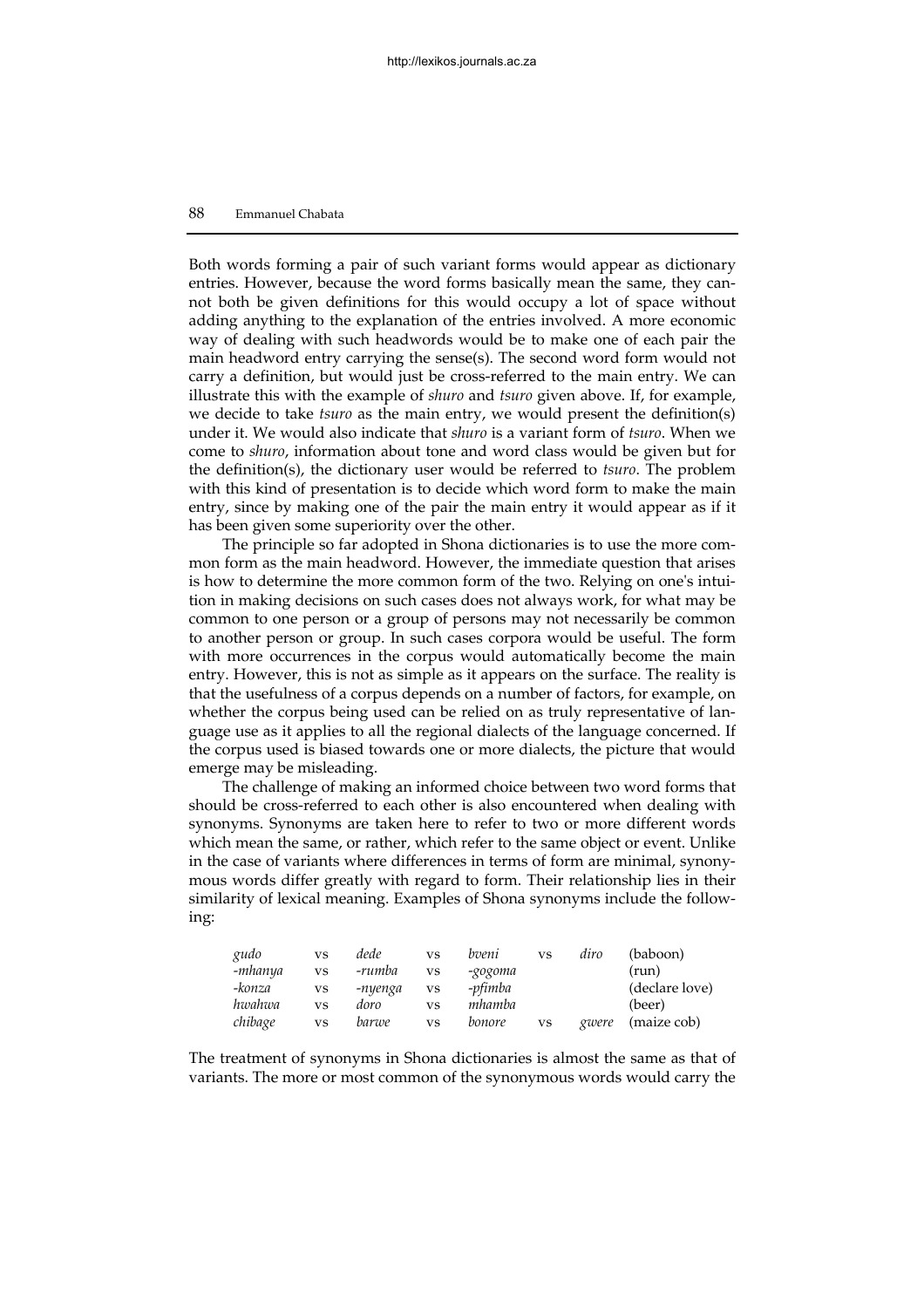meaning and would become the main entry. The other(s) would be cross-referred to it. However, as noted in the case of variants, the problem is that of choosing the main entry and the ones to be cross-referred. We can take as example the Shona verbs -*mhanya* and -*rumba* given above. Whilst -*rumba* might be common to a Ndau speaker, it may not be common to speakers of the other dialects. Although -*mhanya* seems to be more common to speakers of more than one dialect (also according to the Shona corpus where it appears 874 times as compared to the 29 occurrences of -*rumba*), making it the main entry may meet resistance from speakers who do not use it in their everyday language. In fact, the concept of making the more common word form the main entry is not acceptable to speakers of smaller dialects whose representation in the corpus is usually limited. This can be explained mainly by the fact that a large part of the Shona corpus comes from written materials, and the written literature in these dialects is very small. To speakers of these dialects, a strict following of what is in the corpus would appear to be just a way of consolidating the prestigious position of those dialects that have for a longer time been used in writing. Despite the fact that their vocabulary is included in the dictionary, they may feel that it is playing a secondary role if most of the headwords are not made main entries.

The arrangement of senses also poses a challenge, especially if the senses come from different dialect areas. Often there are cases where a headword has more than one sense. As far as the arrangement of the senses is concerned, the principle adopted for Shona dictionaries has been to list the more commonly used or the literal sense first and the rarely used or the metaphorical sense(s) subsequently. To illustrate this, we can take the Shona example -*bikira* which has two senses, that is, (a) prepare food for someone and (b) prepare a love potion for a beloved. When the above principle is applied, the first of these two senses would be listed as the first sense in the dictionary because its meaning can easily be deduced by combining the meanings of the main verb -*bik-* (cook) and that of the applied extension -*ir*-. The second sense, which is metaphorical, would consequently be listed as a second sense. It is important, however, to note that some senses tend to be more common in some areas and in some contexts than others. Also, what may be regarded as a metaphorical sense in one region may actually be a general and basic sense in another region. As illustrative example we can use the verb -*mamisa* which can mean (a) cause someone to defecate or (b) beat someone thoroughly. Whilst the second sense of this verb may be regarded as metaphorical by speakers of other dialects, to Ndau speakers it is the general and basic sense. In such cases, lexicographers would end up using their intuition, a practice which may not reflect the language use of most Shona speakers.

Another problem is linked to the marking of tone. One function of a dictionary is to provide the correct way the words of a language are pronounced. In fact, researches carried out in several languages have shown that tone marking in dictionaries is not only important to the mother-tongue speakers of a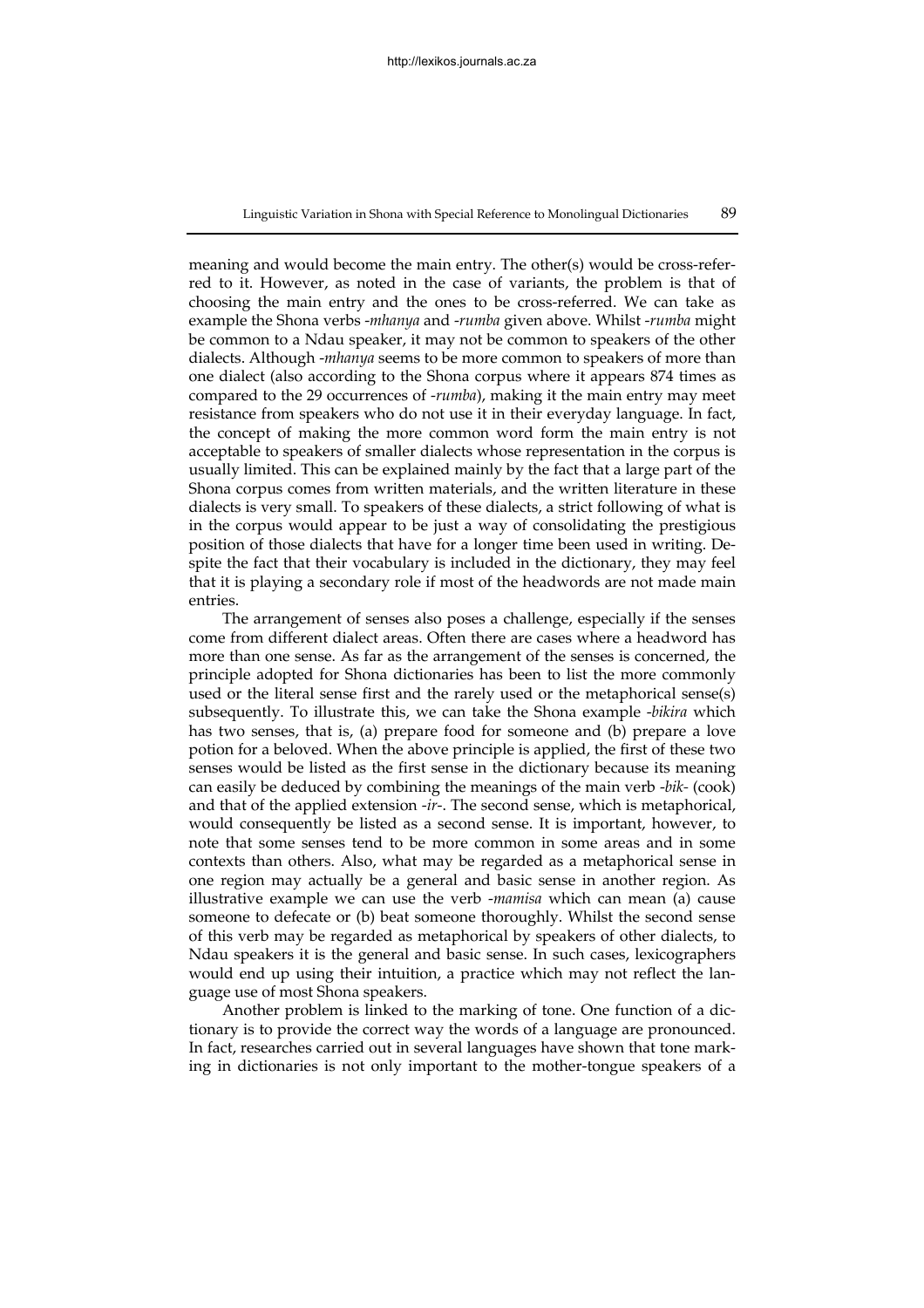language but is also important to second-language speakers, since they have to learn how to pronounce individual words correctly. To Shona lexicographers, tone marking is a big challenge because there often are cases where one word form is pronounced differently across regional dialects. The following can be used as illustrative examples:

| sekuru     | (HHH/LHL) | (grandfather/uncle)            |
|------------|-----------|--------------------------------|
| -fashaidza | (L/H)     | (boil water or something else) |
| barwe      | (HH/HL)   | (maize cob)                    |

As can be seen from these examples, a word form can be pronounced with more than one tone. In trying to accommodate this kind of variation, the Shona team has resorted to the policy of marking the different tones that can be realised with a particular headword. The problem of ignorance, however, sometimes arises. Although a lexicographer is expected to know everything about the language with which he is working, this is not the case. Sometimes he may not be aware of the second or third pronunciation of a certain word. To give such a word a single tonal realisation may not accurately capture the situation that pertains in all dialect areas, resulting in a deficiency in the dictionary.

In this section, we have taken examples from Shona to try and show how linguistic variation within a language can be problematic in the compilation of a dictionary. Issues such as synonymy and tone marking have been explored and some problems Shona lexicographers encounter when dealing with these issues, have been singled out.

#### **4. Conclusion**

In this article, we have tried to show some of the difficulties Shona lexicographers face as a result of working with a language characterised by variation. The major problem that has been highlighted is that of trying to compile a dictionary balancing inputs from different dialects. Besides the technicalities involved in the compilation process, the article has shown that some problems concern the attitude towards one dialect or another. The article has also indicated the need for well-informed principles when making choices between pairs or among groups of words.

Space has also been devoted to the discussion of the dialectal situation in Shona. By using the example of Shona, it has been shown that differences existing between speakers of the same language are not always natural. Some have been imposed from outside. To emphasise such differences can only impede research such as dictionary compilation which cuts across different regions or dialects. Although examples have been drawn from one language, the problems discussed and the arguments put forward in this article can apply to almost all languages since almost all languages show variation.